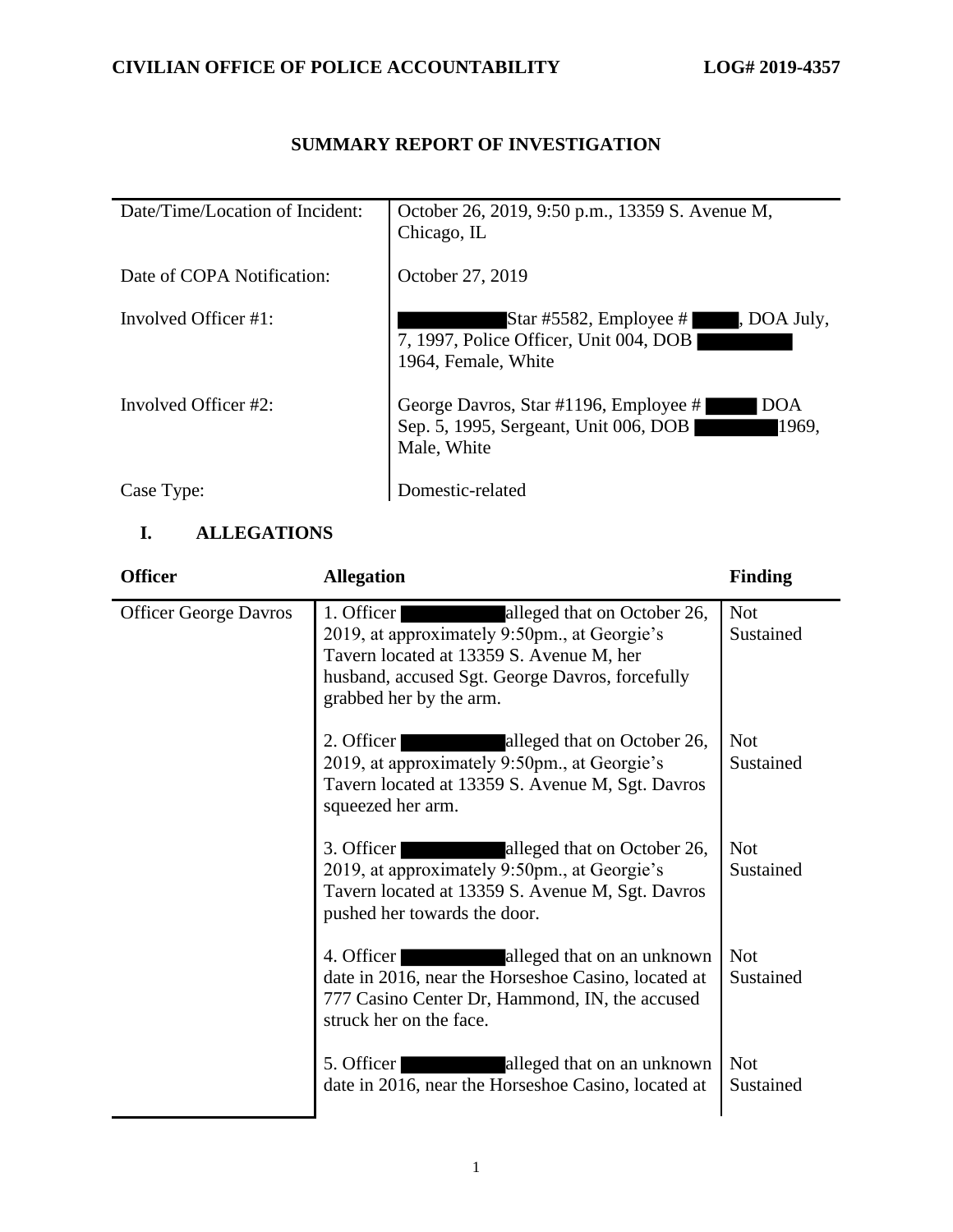| 777 Casino Center Dr, Hammond, IN, snatched her<br>glasses off her face.                                                                                            |                         |
|---------------------------------------------------------------------------------------------------------------------------------------------------------------------|-------------------------|
| alleged that on an unknown<br>6. Officer<br>date in 2016, near the Horseshoe Casino, located at<br>777 Casino Center Dr, Hammond, IN, struck her<br>about the body. | <b>Not</b><br>Sustained |

#### **II. SUMMARY OF EVIDENCE<sup>1</sup>**

On October 26, 2019, at approximately 11:10 p.m., Officer went to the 004th District Station and filed this complaint against her husband, Sgt. George Davros. She explained that the marriage had been deteriorating after she found out that Sgt. Davros was having an extramarital affair. **reported that earlier that evening, after learning that Sgt. Davros was** at a local bar in the neighborhood, she went to the bar and observed her husband sitting with a woman. When Sgt. Davros observed he got up, grabbed by the arm and squeezed it tightly as he attempted to explain his actions. The stold him to let her go as she questioned Sgt. Davros about the woman. Sgt. Davros again grabbed and squeezed her arm as he moved her backwards toward the door. **repeated herself and told him** to let her go, at which time both Sgt. and exited the bar. went home and Sgt. Davros arrived shortly thereafter. Additionally, related that Sgt. Davros had been drinking alcohol that night and had been drinking heavily on and off for a few years. These allegations were documented in a **Case Incident Report** (JC487791) for Domestic Battery<sup>2</sup> and in an **Initiation Report**. 3

According to the **911 call**, 4 the female caller reported that her "father put his hands on her mom." While she was speaking to the call taker, another female, now known to be took over the conversation and began reporting the incident. grabbed her, and he had been drinking. The related that she did not need the police to respond as she was going to the district, in-person, to file a report.

obtained an **Order of Protection**<sup>5</sup> on Oct. 28, 2019, but it was terminated on November 18, 2019. has since filed a **Petition of Dissolution of Marriage**<sup>6</sup> under 2019D009262.

 $<sup>5</sup>$  Att. 3</sup>

<sup>1</sup>COPA conducted a full and complete investigation of this matter, including the interview of all pertinent civilian and officer witnesses, and the collection and review of digital, documentary, and forensic evidence.

 $<sup>2</sup>$  Att. 2</sup>

 $3$  Att. 1

 $<sup>4</sup>$  Att. 7</sup>

<sup>6</sup> Att. 23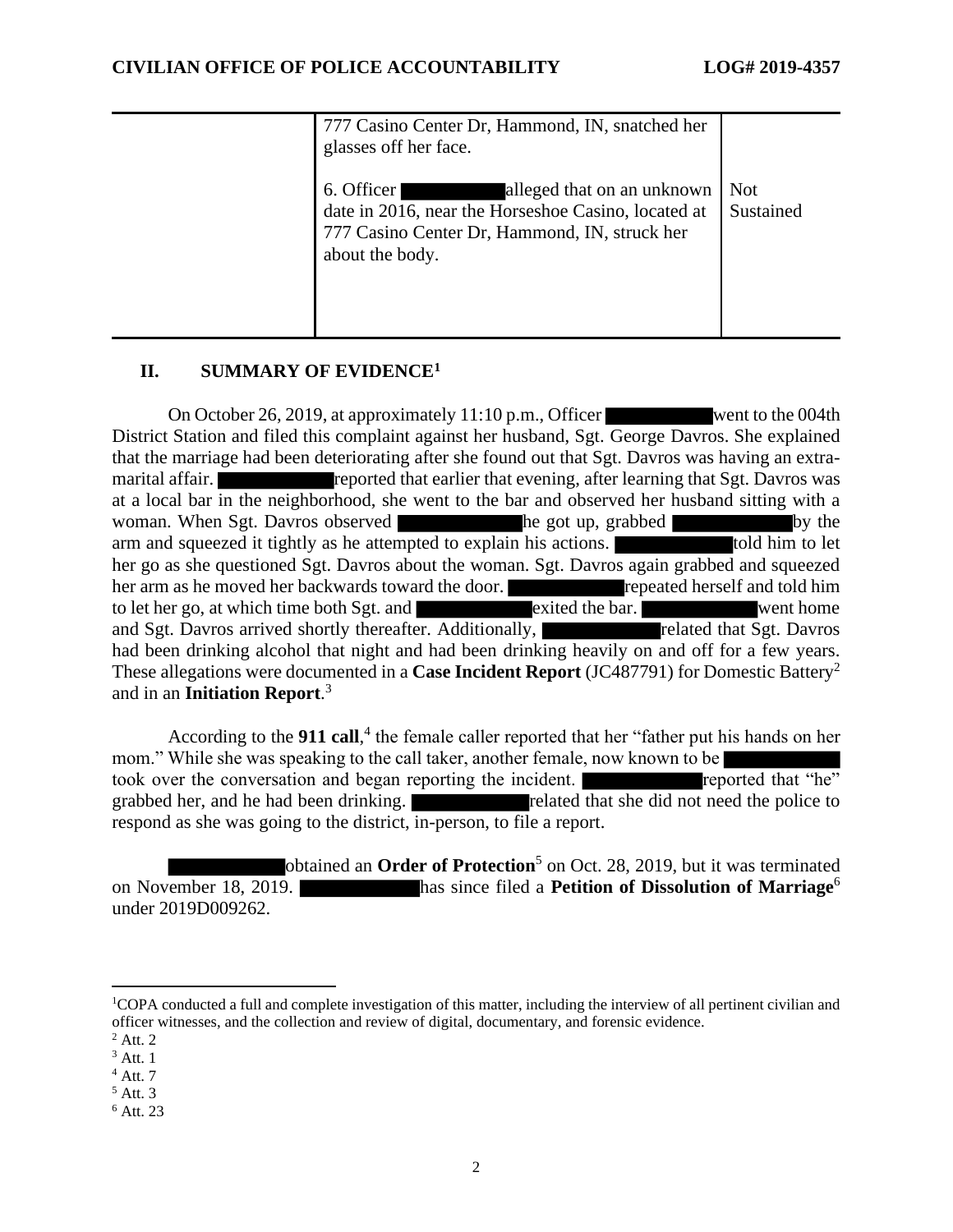**COPA** obtained a statement from **Officer on on** November 5, 2019. related that she and Sgt. Davros made plans to attend her son's school fundraising event on the evening of October 26, 2019. He abruptly changed his mind and decided to stay home with their daughter. Around 9:00 p.m., while in route to her home and after being at the event for approximately two hours, spoke to her son and learned that Sgt. Davros was not home and had left their daughter unattended. The related that she was near her home when she called Sgt. Davros to inquire about his whereabouts. He told her that he was at Georgie's bar, a tavern near their home. related that since she was a few blocks away from the bar, she decided to join her husband. When entered the bar, she observed Sgt. Davros walking towards the rear of the bar. called her husband's name and he turned around and walked towards her. Sgt. Davros grabbed arm and stated, "I told you that I would be home in a couple of minutes. I want to finish my beer." As she began to argue with Sgt. Davros about his sudden decision to not attend the event with her, noticed a female sitting at the end of the bar and in the same area that Sgt. Davros was sitting when first arrived. pointed at the woman and asked St. Davros if she was the woman that he had been having an affair with and he admitted that it was.

told her husband that their marriage was over, and she wanted a divorce. stated that she was upset and yelling, "I'm done!" When turned to leave, Sgt. Davros grabbed her arm again and told her that he wanted to explain. explained that Sgt. Davros was squeezing her arm, applying pressure, and pushing her towards the door. **demanded that Sgt. Davros let her go.** Stated that both she and Sgt. Davros left the bar at the same time. As walked to and entered her car, Sgt. Davros was still trying to explain himself. Sgt. Davros tried to enter her car by pulling on the handle, but the door was already locked. drove home, called her sister-in-law, told her what happened, and asked her to come over. Sgt. Davros showed up shortly thereafter, still attempting to apologize and explain. Sgt. Davros left the home after stated that they both could not stay in the same home and the marriage was over. Her daughter called the police, but took the phone and told the dispatcher that she was going to the station to report it. sustained soreness to her arm, but she did not observe a bruise on her arm until the following day.

reported that there were only a few patrons inside of the bar and did not recall any music playing. Stated that she and her husband were speaking at a low and hushed tone until she observed Sgt. Davros' mistress, who he been having an affair with for over a year, sitting at the bar. and solution admitted that she got loud and yelled to the woman, "You ruined my life. You ruined my kids' lives." The woman responded, "Too fucking bad." reported that the only other time Sgt. Davros was physically abusive was in 2016, when they were returning home from Horseshoe Casino in Hammond, IN. She related that while inside of the car. Sgt. Davros grabbed her glasses, struck her on the face, and hit her on the arm and thigh. did not report the incident to the police but stated that her sister-in-law took photos of her injuries.

<sup>7</sup> Att. 11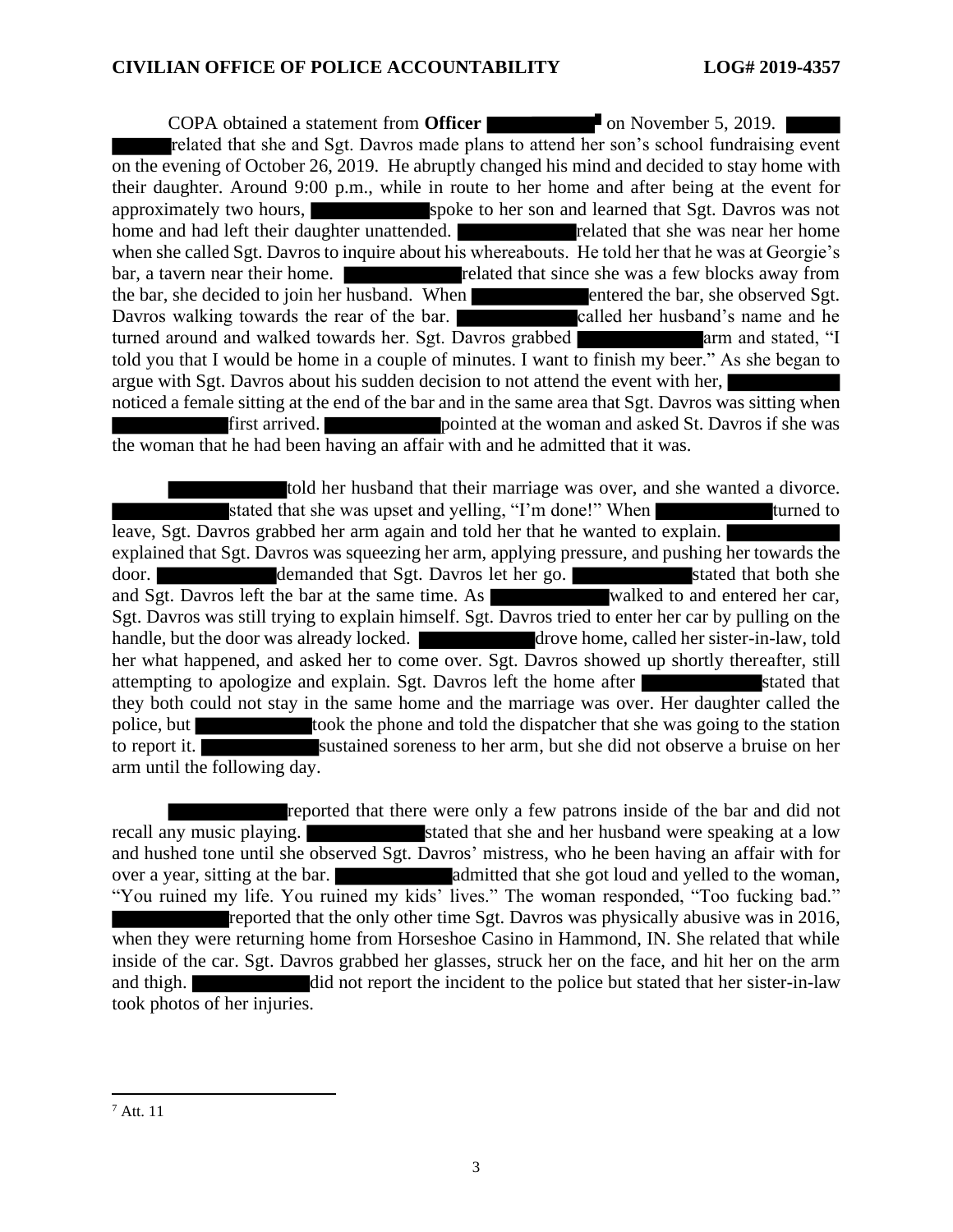submitted two **photos**<sup>8</sup> that she took of her arm to COPA. Both photos depict a small are of very light discoloration to what appears to be the upper left arm near the lower bicep.

During the course of this investigation, COPA contacted <sup>9</sup> the sister of Sgt. Davros and sister-in-law of who related that she did not wish to provide a statement to COPA. She did relate that she loved both her brother and her sister-in-law, and she believed they were both wrong in how they handled the situation but gave no further comment on the events that transpired on October 26, 2019. She added that on the night of the incident she was shocked to hear state words to the effect of, "I have to get him on paper (relating to CPD complaints) before he gets me."

COPA obtained a statement from **Accused Sgt. Davros**<sup>10</sup> on February 5, 2020. Sgt. Davros related that he has been married to for 18 years and they have two minor children in common. The couple is currently involved in divorce proceedings and there is an agreed nocontact order in place restricting conversation between the couple and barring Sgt. Davros from the marital residence. Sgt. Davros related that on October 26, 2019, he was at Georgie's bar having a beer with unnamed neighborhood friends when his wife called. She asked him questions regarding his whereabouts, and he told her that he was at the bar and would be home shortly. Sgt. Davros initially agreed to go to a wine tasting event with at their son's school, but decided a few days prior to attend the event with friends instead. Sgt. Davros related that as he was walking towards the exit and preparing to leave the bar, he observed enter the bar. Sgt. Davros stated that he could tell that she was upset and angry by the look on her face. Saw the woman he had an extramarital affair with, inside the bar and immediately walked in her direction. Was screaming at them and while he could not recall exactly what was saying, he related that both women were calling each other names. In an attempt to prevent from having a physical confrontation with he stepped in front of her, stretched his arm out, grabbed by the coat sleeve, and began to guide her back towards the door. Sgt. Davros related that he was shocked that came to the bar and "threw a fit." He stated that she was irate, jumping up and down, and yelling and he was only trying to persuade her to go home. Both Officer and Sgt. Davros left the bar at the same time. Sgt. Davros related that his contact with was not malicious or abusive and he was only trying to prevent an altercation between and Sgt. Davros refused to provide contact information for

Sgt. Davros related that he was not intoxicated on October 26, 2019 and had only consumed a beer or two while at the bar. Sgt. Davros added that there were approximately six or seven patrons inside the bar at the time, but he did not know their names. Sgt. Davros related that while and had never met in person, the two had talked on the phone after the affair was exposed.

Sgt. Davros categorically denied all the allegations relating to the 2016 incident and related that he vaguely recalled the incident that occurred at the Horseshoe Casino. He stated that Officer

<sup>8</sup> Att. 12,13

<sup>&</sup>lt;sup>9</sup> See Note CO-0063049 in CMS

<sup>&</sup>lt;sup>10</sup> Att. 18,19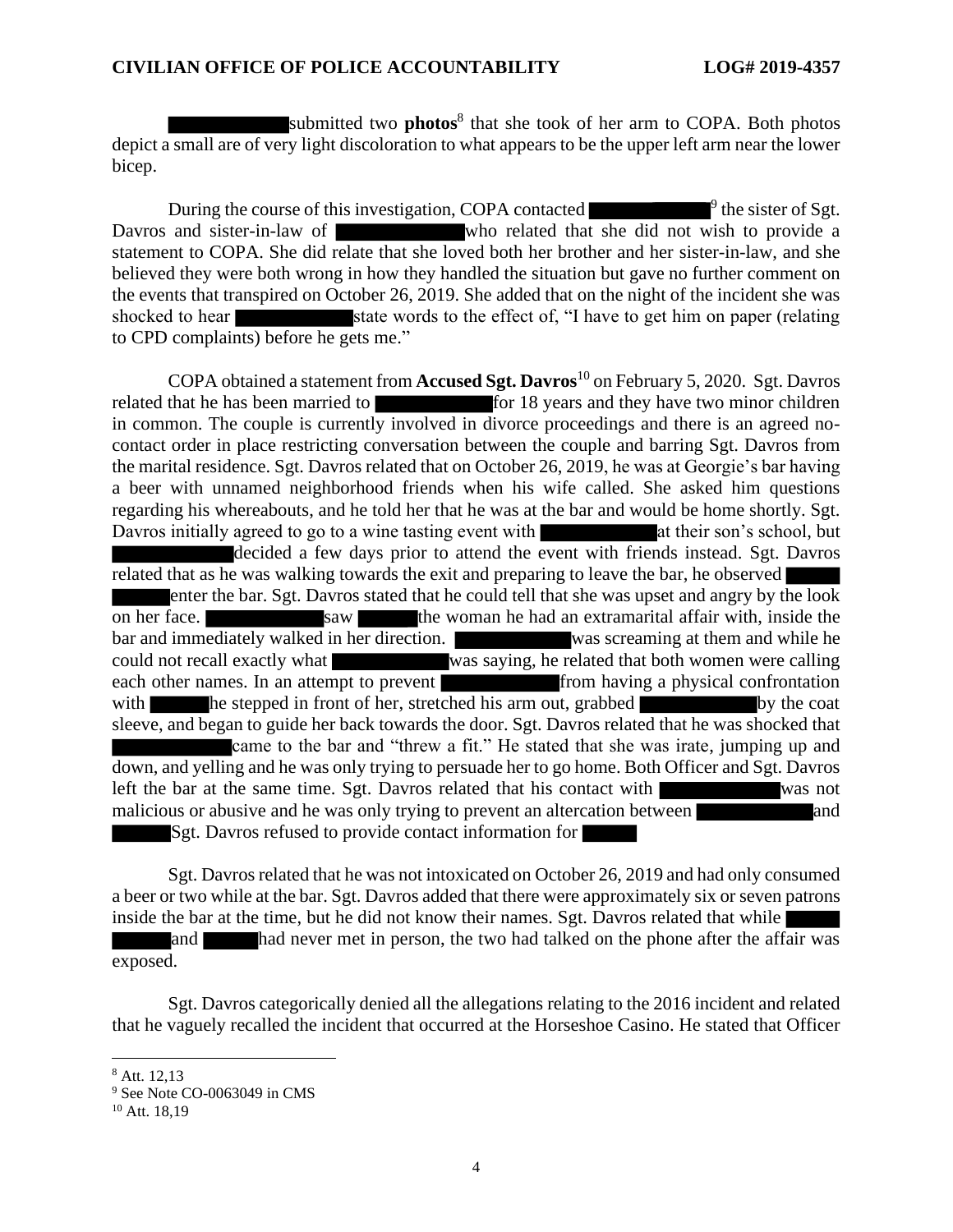Davros was a frequent visitor to the casino and once he had to go there to persuade her to come home because she spent so much time there. He stated that they did have an argument, but it did not escalate to a physical altercation.

In the **surveillance videos**<sup>11</sup> obtained from the bar, is observed entering the bar. gesticulates using her left arm and leans forward at which time Sgt. Davros appears to grab her left upper arm. and Sgt. Davros move towards the door with Sgt. Davros still holding arm as she moves it and pulls her arm away. The two stand and appear to continue their argument, during which Sgt. Davros appears to direct outside by raising his arm and pointing outside. The two then leave the bar.

#### **III. ANALYSIS AND CONCLUSION**

COPA finds that **Allegations** #1-3 that Sgt. Davros grabbed arm, squeezed it, and pushed her are **Not Sustained.** While **immediately notified the department**, obtained a domestic battery case report, and appears to have slight discoloration to her arm, Sgt. Davros denied the allegations as alleged. COPA does not find either Officer or Sgt. Davros to be more credible than the other. Sgt. Davros explained that he grabbed her by the sleeve and guided her towards the exit door to prevent her from being involved in a physical altercation with who was seated at the bar. The video supports the fact that Sgt. Davros made physical contact with who was clearly upset and agitated and directing her anger towards him and someone else at the bar. However, does appear to lean towards another individual while yelling. It is only when does this that Sgt. Davros makes contact with her. While COPA cannot determine what amount of pressure Sgt. Davros used, it is possible that his conduct was an attempt to diffuse the situation rather than to cause harm or make contact in an abusive manner. Therefore, these allegations are Not Sustained.

**COPA finds that Allegations #4-6** that Sgt. Davros struck on her face and body and snatched her glasses are **Not Sustained**. Officer and Sergeant Davros provided vastly different accounts of the incident. While alleged that Sgt. Davros physically attacked her while they drove home from the casino, Sgt. Davros stated that they did, in fact, get into an argument at the casino but did not ride home together. **did not report the** incident but stated that she told her sister-in-law, and they took pictures of her injuries. did not cooperate with the COPA investigation and no photos of the injuries were provided to COPA. At this time, there is insufficient evidence to prove or disprove the allegations as they were alleged. Therefore, these allegations are Not Sustained.

Approved:

\_\_\_\_\_\_\_\_\_\_\_\_\_\_\_\_\_\_\_\_\_\_\_\_\_\_\_\_\_\_\_\_\_\_ \_\_\_\_\_\_\_\_\_\_\_\_\_\_\_\_\_\_\_\_\_\_\_\_\_\_\_\_\_\_\_\_\_\_

August 28, 2020

Andrea Kersten *Chief of Investigative Operations* Date

 $11$  Att. 14-17